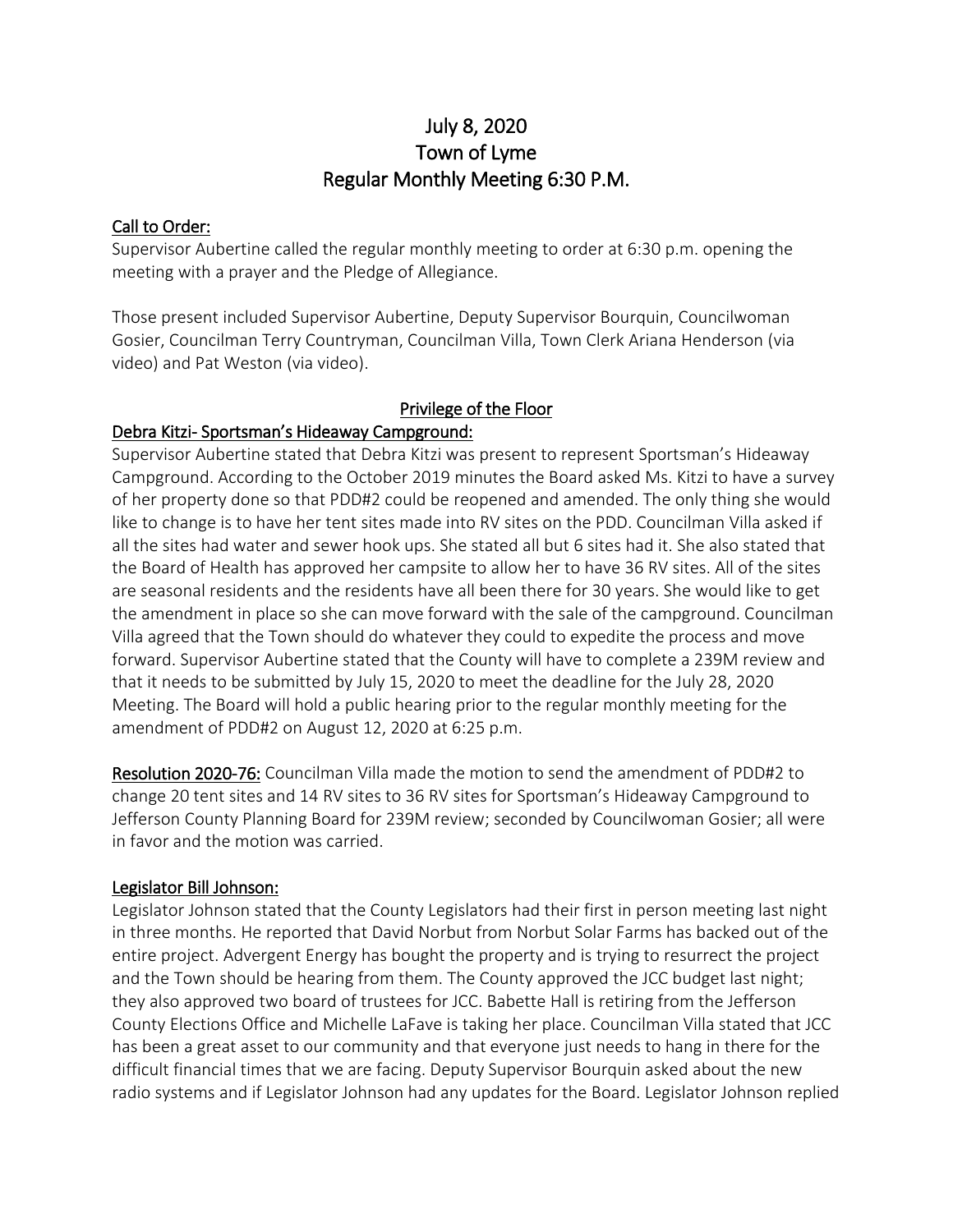that the system is up and running but there are still tweaking a few things before going online. They will first put the non-essential traffic on such as the highway department and then add the first responders. Deputy Supervisor Bourquin stated we should be getting a bill for the radios shortly then.

### Supervisor's Report

Councilman Countryman asked what the interest rate was for the Savings account at Citizens Bank. He mentioned that there may be an opportunity to get a better interest rate. Supervisor Aubertine stated he will check with the bank and that he will have to make a trip to the bank to put \$1 in any account that hasn't had any transactions in five years or the state can claim the account.

Resolution 2020-77: Councilman Countryman made the motion to approve the June Supervisor's Monthly Financial report; Councilwoman Gosier seconded the motion; all were in favor; motion carried.

## Highway Superintendent's Report

Pat Weston was present by video and stated that the highway equipment reserve funds will be down \$200,000.00 when the new plow truck comes in that was ordered last year. He is going to use the old truck to haul stone and save wear and tear on the newer trucks.

## Clerk's Report- June 2020

Monthly Receipts were as follows: Total Local Shares Remitted: \$6,312.90; Total State County & Local Revenues: \$6,731.90, Total Non – Local Revenues: \$59.00

## Audit of the Bills (Abstracts #13 & #14)

Resolution 2020-78: Deputy Supervisor Bourquin made the motion to approve Abstract #13 in the amount of \$512.32; seconded by Councilman Countryman; all were in favor and the motion was carried.

Resolution 2020-79: Deputy Supervisor Bourquin made the motion to approve Abstract #14 in the amount of \$104,208.78; seconded by Councilwoman Gosier; all were in favor and the motion was carried.

## Approval of the June 10, 2020 Minutes

Resolution 2020-80: Deputy Supervisor Bourquin made a motion to approve the June 10, 2020 Minutes; seconded by Councilwoman Gosier; all were in favor and the motion was carried.

## Committee Reports

### Assessor's Report:

Supervisor Aubertine read Marsha Barton's Assessor's Report as follows: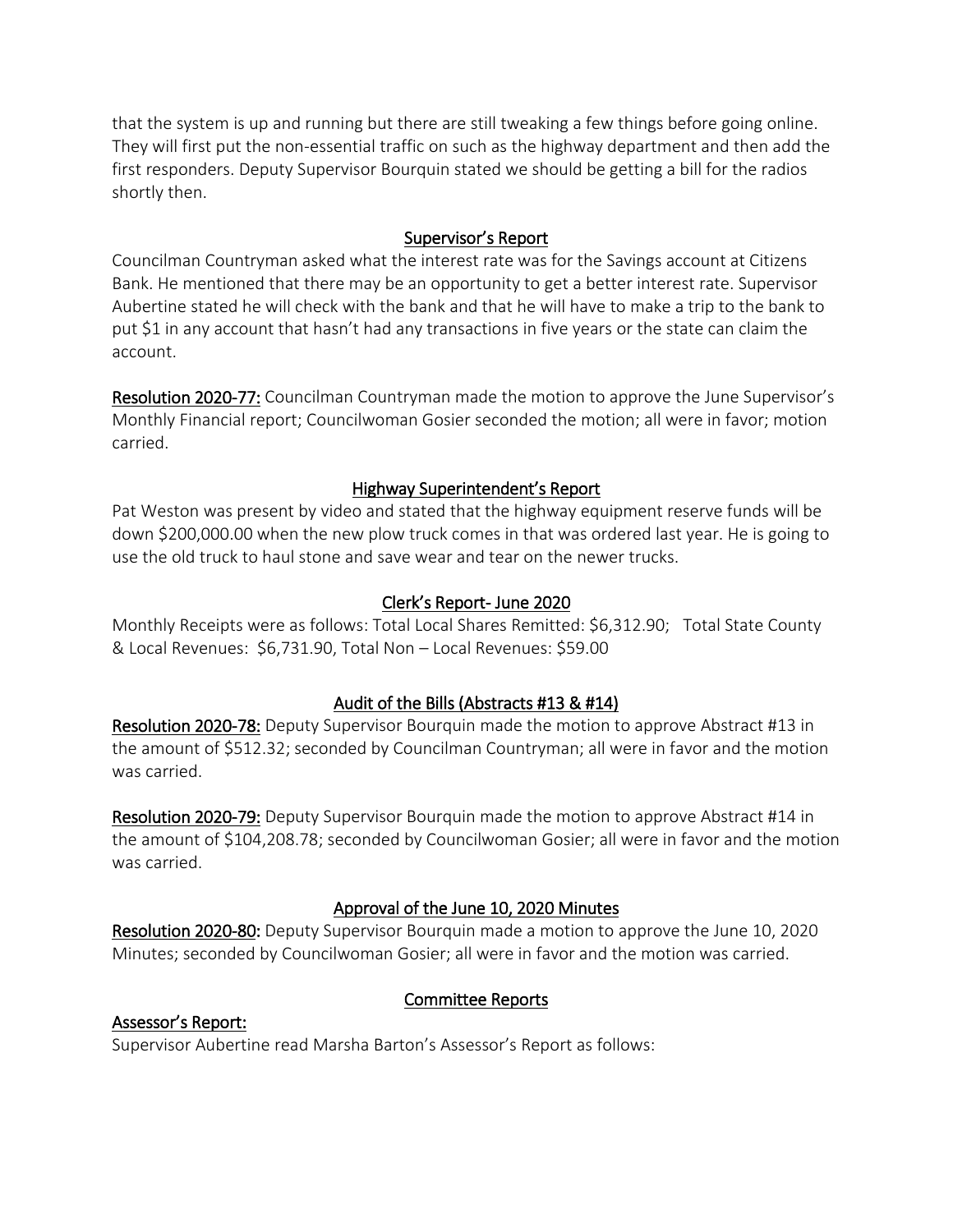#### Final Assessment Roll

| Total Assessment-2019 | 420,689.577 |
|-----------------------|-------------|
| Total Assessment-2020 | 423,657,226 |
| Increase:             | 2,967,649   |

There are currently 3,363 parcels in the Town of Lyme.

#### Still Problem with People Not Getting Permits

As we are reviewing properties, we are still finding many structures being built without a permit. We always alert Jim that someone has built without a permit. We understand that if they built without a permit, the fee is doubled. We just wondered if the fees are being imposed on all who build without a permit.

Councilman Villa commented on the building permit issue and said that if they are building a shed the fee is \$50.00 and then the fine is doubled it would only be \$100.00. This really isn't a harsh penalty. The Board discussed the process of how building permits were communicated from the Zoning Officer and the Assessors.

#### Municipal Water Board Report:

Supervisor Aubertine read Marsha Barton's Water Board Report as follows:

The Water Board met on June  $24<sup>th</sup>$ . Gregor and Rachel from Bernier & Carr attended with some of the statistics from the study for the proposed water project; for Route 12E, east and west, Bourcy Shores and Swamp Road.

We have had them use several different ways that we might be able to accomplish this district. We have requested some more information from them. They will be attending our July Water Board meeting with the final results.

They will be coming to the August Town Board meeting with our recommendation.

They are also preparing an information sheet. The Water Board will be visiting each property owner in the proposed district and distributing the sheet and answer any questions they may have. This will give us more information on whether they will pay the proposed fee or not.

There were no questions.

### Planning Board:

There was no Planning Board Report.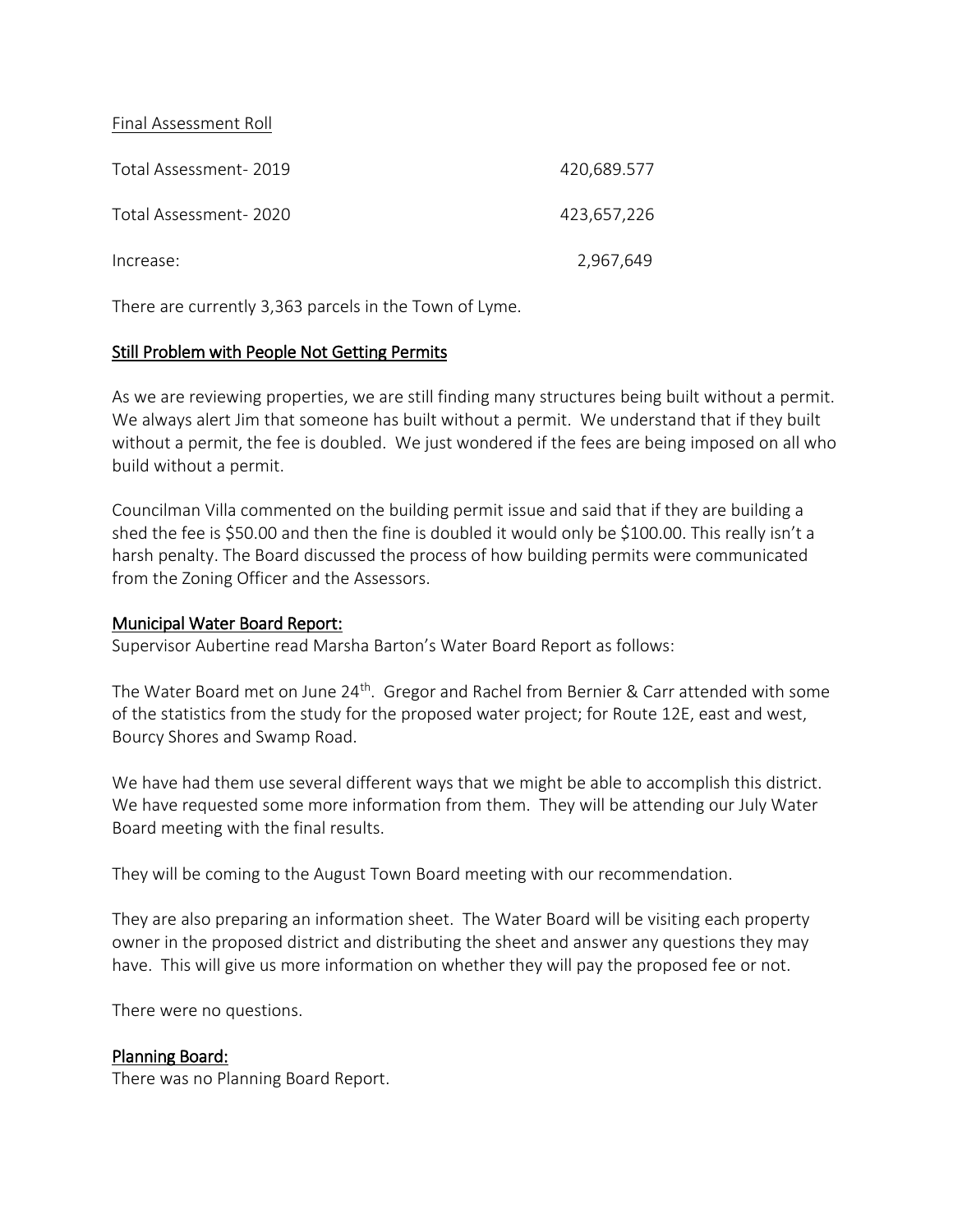#### ZBA:

There was no Zoning Board Report. Supervisor Aubertine would like Susan Locy the secretary of the Zoning Board of Appeals to send him a copy of their minutes.

### Youth Commission:

Supervisor Aubertine sent out the Youth Commission Report. Soccer will start August  $4<sup>th</sup>$  for 2 weeks and they will see how it goes. There will be no games or scrimmages. It will be like a clinic/camp with drills and learning opportunities. Supervisor Aubertine asked Clerk Henderson to look into temperature guns that can be ordered to take the children's temperatures before playing that day. He also asked her to order hand sanitizer.

## ZEO/CEO Report:

Total Permit Receipts: \$2,739.00; Total RV Permit: YTD: \$1,200.00; Total Permit Receipts YTD - \$7,437.00.

Councilman Villa stated that the report from BAS doesn't include the addresses on the Seasonal Mobile Permit. He would like to see all of the addresses.

## Zoning Board of Appeals (ZBA):

There was no report from the ZBA.

### TMB Cemetery:

Councilwoman Gosier reported that she has been helping families and advising them on how to fix headstones in the cemetery. She spoke to Harry Wilson and he plans to work on the cemetery in early August. He will be completing the second half of the contract that was previously agreed on with the Town. She usually lets families know when he is there so they can hire him to fix their family stones. Councilwoman Gosier thanked Supervisor Aubertine for his help getting the mowing situation straightened around. They have received several compliments on how well it is being maintained.

### New Business

### Field Use Requests:

Supervisor Aubertine stated that there has been two field use requests. Supervisor Aubertine contacted Bob Hagemann and asked "if the safety protocols are not followed, and a resident files a complaint with the County, would the town of Lyme be held responsible and liable for any penalties, punishments or repercussions?" Mr. Hagemann assured the Town they would not be liable if anything happens at the fields. It will be up to the coaches to follow Coronavirus guidelines. The Youth Commission will be using the fields Tuesday through Thursday 6pm to 8pm. The other teams will have to work around this schedule. They most likely will only be able to use the field Monday, Friday and weekends. The two teams that have requested the fields are Black River Soccer Academy and Derrick Parker's Softball Team.

Resolution 2020-81: Councilman Countryman made a motion allow Black River Soccer Academy and Derrick Parkers Softball Team to use the Town of Lyme sports fields with the understanding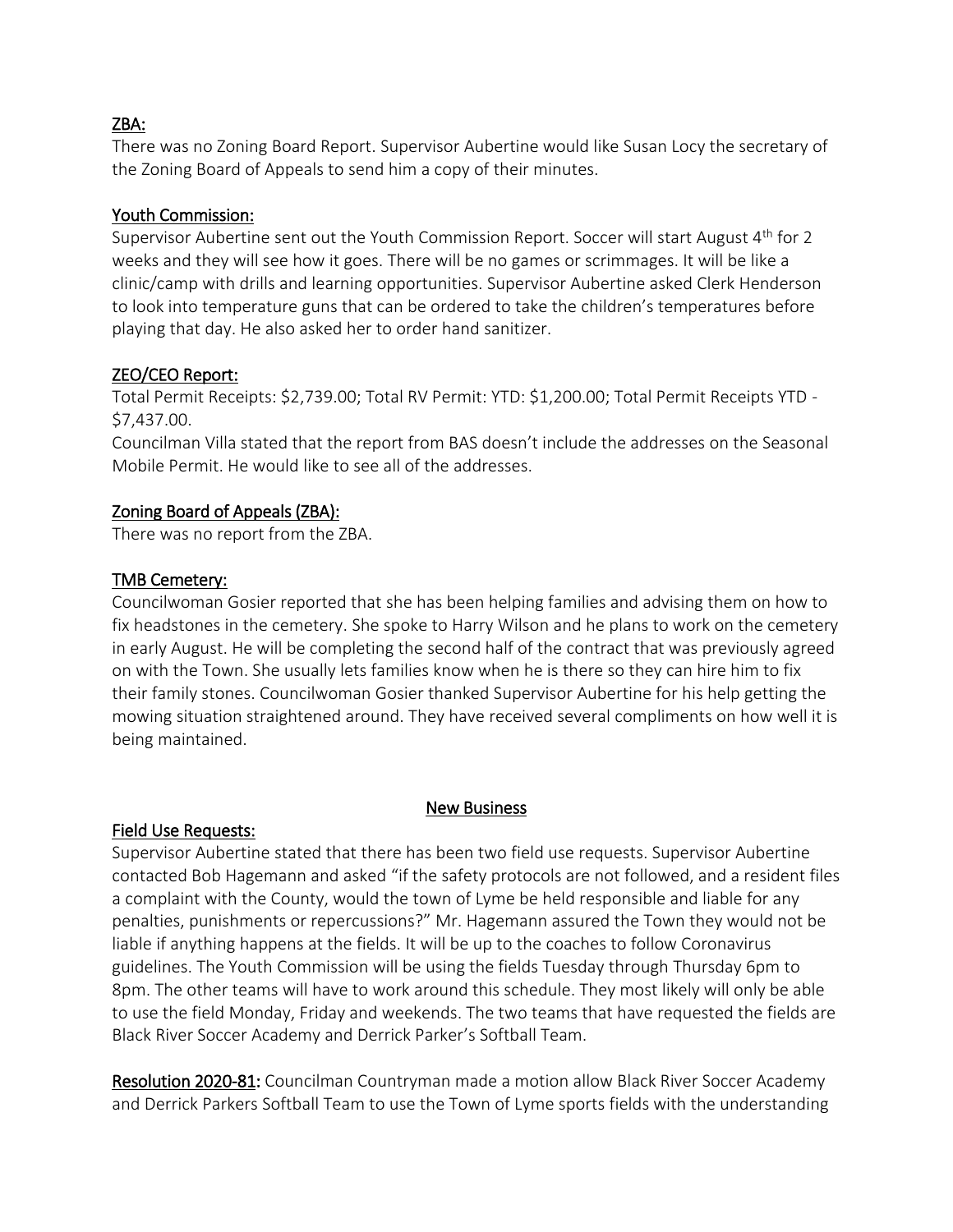as of August  $4<sup>th</sup>$  these teams will only be able to use the field Monday, prece Friday and Weekends until further notice and follow the Coronavirus guidelines.; seconded by Councilwoman Gosier; all were in favor and the motion was carried.

#### Assistant ZEO Position:

Supervisor Aubertine reported that Craig Stevenson is still interested in the Assistant ZEO position and will send Supervisor Aubertine his resume as soon as he can but has not had the chance because he is working out of Town. The Assistant ZEO would be mainly for zoning not building and codes. The decision will be tabled until next month.

#### Fireworks Request:

Supervisor Aubertine stated that there has been a request to use the Town of Lyme Public Park to launch fireworks for a wedding on August 8, 2020. He called Nicole the wedding planner and requested a letter from Young Explosives stating that the Town of Lyme will not be held responsible if any damage is caused by the fireworks. They sent Supervisor Aubertine a letter but it did not state what it needed to. Supervisor Aubertine stated that there are several concerns from the board including dry grass and nearby structures and boats. Councilwoman Gosier is concerned about old structures being at risk for damage. One suggestion from the Board is that Young Explosives should set them off at the Crescent Yacht club where they are getting married. Councilman Villa stated that it is a very short time request and there are several factors that needed to be discussed without enough time. Countryman stated that is we do allow it that it will set the precedent for other events.

Resolution 2020-82: Councilman Villa made a motion to DENY the fireworks at the Town of Lyme Public Park for the wedding because of the close proximity of several structures and the two marinas/yacht clubs; seconded by Councilwoman Gosier; Aubertine, Villa, Countryman, Gosier: Denied the request; Bourquin: Abstained and the motion was denied.

### Transfer Site Dumpster Purchase:

Al Crouse has requested another dumpster at the transfer site. He thought a divided dumpster would work best. This would allow for plastics on one side and cardboard on the other. Councilman Villa asked Legislator Johnson if the County had any extra dumpsters. Legislator Johnson said he would check on this for the Town. Councilman Bourquin stated that it bothers him that we have to buy the bins for the County to haul. Councilman Villa stated that he believes we should purchase a new bigger bin to replace the one that is in rough shape and use the other bin as a back-up. Councilwoman Gosier stated that she agree to buy a new bin this year and put it in the budget again next year for another new bin. Supervisor Aubertine stated we need to get three written quotes unless it is declared an emergency purchase or ask Highway Superintendent Pat Weston to receive the quotes. Councilman Villa stated we have always had issues with people coming and dumping their garbage and they are not Town residents. He recommends that the employees need to start checking the vehicles and issuing permits again. Councilman Countryman stated one of the problems is the residents that live for example in Watertown are bringing their trash to the Town of Lyme Transfer Site on their way to their cottage because it is free. One solution Councilman Villa suggested is to hire a few high school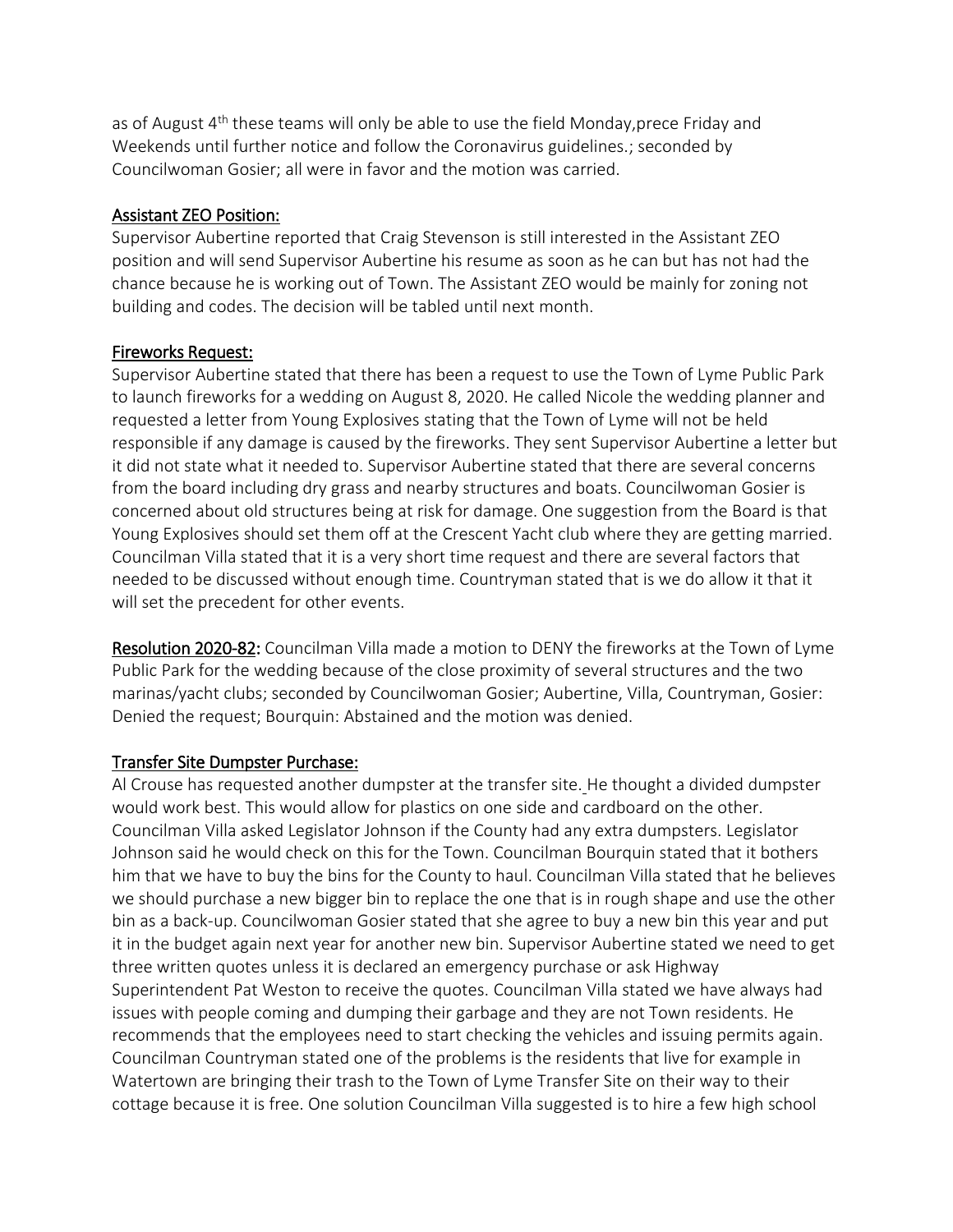people with the money we have left from the Summer Recreation budget so they can start issuing permits. Supervisor Aubertine stated that Highway Superintendent Pat Weston should make his best faith effort to get three quotes for a new transfer site bin. If he can't get three he should document his calls to receive a quote.

Resolution 2020-83: Councilwoman Gosier made a motion to ask Highway Superintendent Pat Weston obtain (if he can) three written quotes for a transfer site dumpster and purchase the best option; seconded by Councilman Countryman; all were in favor and the motion was carried.

### Old Business:

## Eagle Scout/Cemetery Cleanup:

Councilwoman Gosier stated that she called Darrell Main father of Zach (the person applying for Eagle Scout) and he did not answer. She wants to make sure that they clean the stones the proper way. She will call Darrell again.

Resolution 2020-84: Councilwoman Gosier made a motion to allow Zachary Main to complete his Eagle Scout project with the understanding that it is done with the proper tools adult supervision; seconded by Councilman Villa; all were in favor and the motion was carried.

## STAT Communication Quotes:

Supervisor Aubertine stated that Steve Weed decided to withdraw and not to submit a quote. Councilman Bourquin stated Clayton, Alex Bay, and Rodman use STAT communications. Clayton uses GoTo Meeting and Alex Bay uses YouTube to broadcast their videos. The Town would have to have a laptop to use specifically for this use only. Councilwoman Gosier stated that we should talk to the Towns that use it. Councilman Countryman stated that we would lose out on the video quality such as zooming in on individuals. Councilman Villa stated that we need something that is cost effective for all Boards to use, especially considering that the meetings have been closed to the public. He stated that they have been very successful and happy with Steve Weed Productions. There was further discussion on what would be best for the Town to use for taping/videoing their monthly meetings. Councilman Villa suggested STAT to come and do a demo for the Town before the next meeting. He is going to call STAT and set up a demo for the Board.

## Online Privilege of the Floor

There was no online privilege of the floor.

## Privilege of the Floor

Legislator William Johnson: Legislator Johnson asked where the Town was at with the new park. Supervisor Aubertine stated Bernier and Carr is working on the paperwork for the REDI funds for the park. The SEQR was completed and 6 agencies have to approve us as the lead agency. Supervisor Bourquin stated that JW Properties is mowing the Town Public Park because he